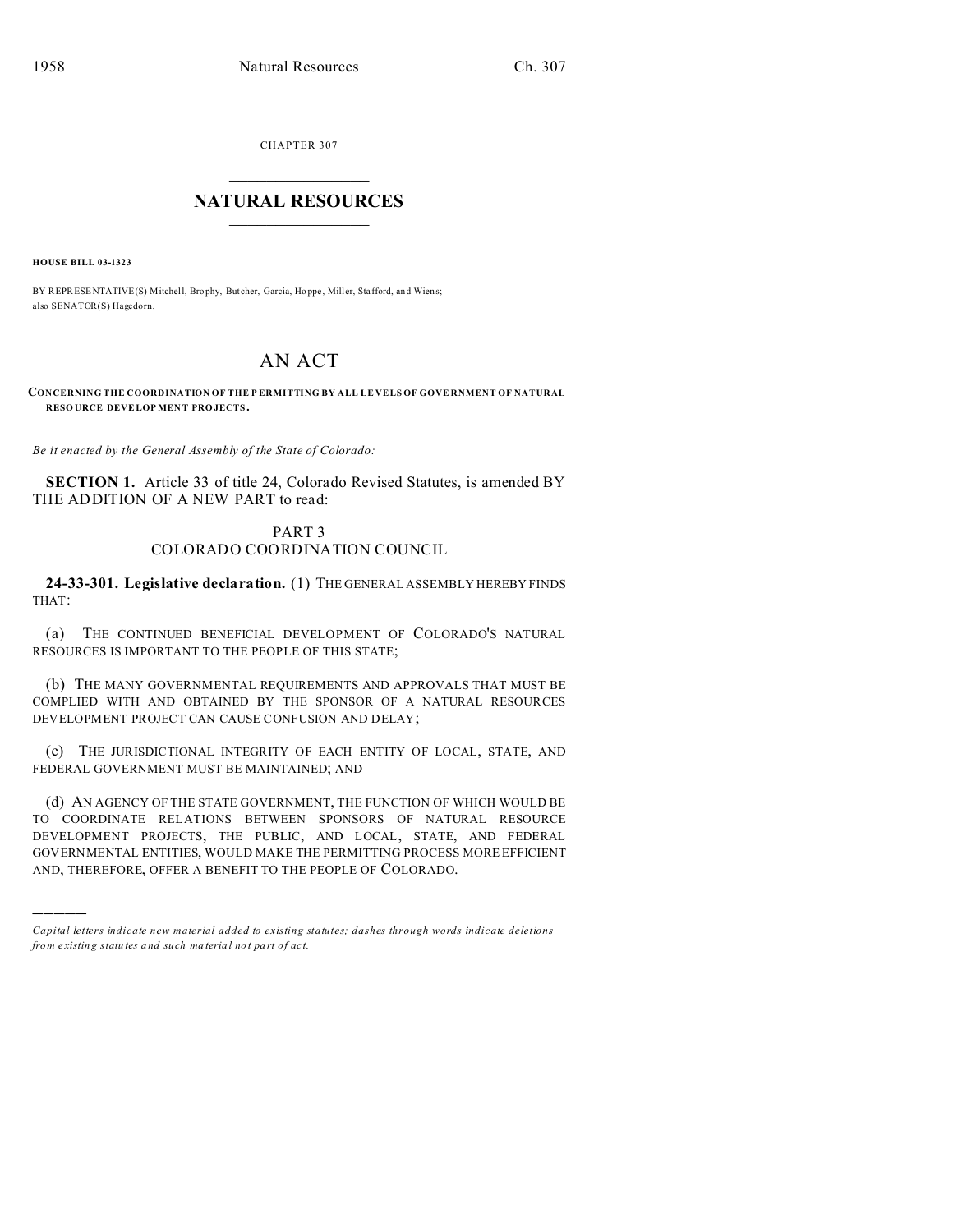(2) THE GENERAL ASSEMBLY HEREBY DETERMINES AND DECLARES THAT THE COLORADO COORDINATION COUNCIL ESTABLISHED BY THIS PART 3 SHOULD BE THE STATE AGENCY RESPONSIBLE FOR EXPEDITIOUSLY ASSURING MAXIMUM PUBLIC, GOVERNMENTAL, AND SPONSOR INPUT WITH:

(a) REDUCED COSTS FOR STATEANDLOCAL GOVERNMENTAL ENTITIES AND PROJECT SPONSORS; AND

(b) MINIMUM DELAY FOR SPONSORS OF QUALIFYING PROJECTS THAT COMPLY WITH THE TERMS AND CONDITIONS OF PARTICIPATING LOCAL, STATE, AND GOVERNMENTAL ENTITIES.

**24-33-302. Colorado coordination council - created.** (1) THERE IS HEREBY CREATED IN THE OFFICE OF THE EXECUTIVE DIRECTOR OF THE DEPARTMENT OF NATURAL RESOURCES THE COLORADO COORDINATION COUNCIL, REFERRED TO IN THIS PART 3 AS THE COUNCIL.

(2) THE COUNCIL SHALL EXERCISE ITS POWERS AND PERFORM ITS DUTIES AND FUNCTIONS SPECIFIED IN THIS PART 3 UNDER THE DEPARTMENT OF NATURAL RESOURCES AND ITS EXECUTIVE DIRECTOR AS IF THE COUNCIL WERE TRANSFERRED TO THE DEPARTMENT BY A **TYPE 2** TRANSFER AS SUCH TRANSFER IS DEFINED IN SECTION  $24 - 1 - 105$ .

(3) THE COLORADO JOINT REVIEW PROCESS CREATED BY ARTICLE 10 OF TITLE 34, C.R.S., PRIOR TO ITS REPEAL, IS TRANSFERRED TO THE COUNCIL BY A **TYPE 3** TRANSFER.

**24-33-303. Colorado coordination council - duties - cash fund.** (1) SPONSORS OF NATURAL RESOURCE DEVELOPMENT PROJECTS, INCLUDING, WITHOUT LIMITATION, PROJECTS THAT HAVE AS THEIR PURPOSE THE EXTRACTION, USE, CONVERSION, TRANSPORTATION, OR MANAGEMENT OF NATURAL RESOURCES AND THAT REQUIRE PERMITS OR APPROVALS FROM LOCAL, STATE, OR FEDERAL GOVERNMENTAL ENTITIES OR THAT REQUIRE COMPLIANCE WITH A JURISDICTIONAL REQUIREMENT OF LOCAL, STATE, OR FEDERAL GOVERNMENT, MAY ELECT TO UTILIZE THE COORDINATION PROCESS AUTHORIZED BY THIS PART 3. NO PROJECT SPONSOR SHALL BE COMPELLED TO UTILIZE THE PROCESS AUTHORIZED BY THIS PART 3.

(2) UPON RECEIPT OF A WRITTEN REQUEST FROM A PROJECT SPONSOR, THE COUNCIL SHALL INITIATE PROJECT COORDINATION PROCEDURES THAT RESULT IN A COMMITMENT BY THE SPONSOR TO PAY FOR THE SPECIFIED COSTS OF THE GOVERNMENTAL PARTICIPANTS. AFTER SUBMISSION OF ITS REQUEST BUT BEFORE BEGINNING PROJECT COORDINATION PROCEDURES, THE SPONSOR SHALL PAY TO THE COUNCIL A FILING FEE IN AN AMOUNT DETERMINED BY THE COUNCIL TO COVER ITS DIRECT AND INDIRECT COSTS IN PROVIDING PROJECT COORDINATION PROCEDURES. THE COUNCIL SHALL ESTABLISH AND PUBLISH HOURLY RATES FOR COORDINATION CHARGES PERFORMED BY THE COUNCIL IN CONNECTION WITH APPLICATIONS FILED UNDER THIS ARTICLE. WITHIN THIRTY DAYS AFTER THE FINAL APPROVAL OR DENIAL OF A PROJECT, THE COUNCIL SHALL BILL THE SPONSOR FOR THE COUNCIL'S DIRECT AND INDIRECT COSTS IN ACCORDANCE WITH THE HOURLY RATE STRUCTURE ESTABLISHED PURSUANT TO THIS SUBSECTION (2). THE COUNCIL'S CHARGES SHALL BE BILLED AGAINST THE FILING FEE PAID PURSUANT TO THIS SUBSECTION (2), BUT SUCH CHARGES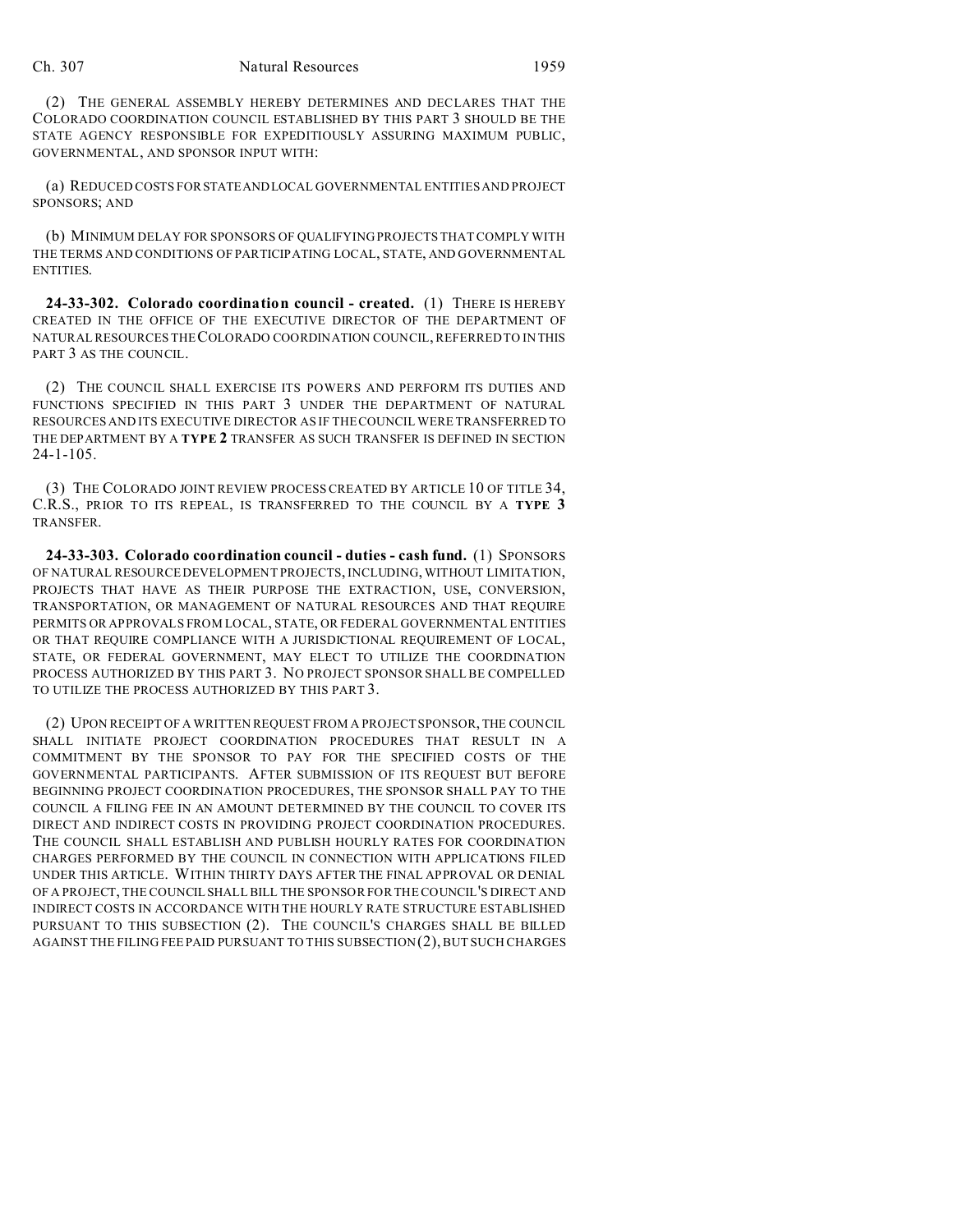SHALL NOT EXCEED THE AMOUNT OF THE FILING FEE. IF THE COUNCIL BILLS CHARGES IN AN AMOUNT LESS THAN THE FILING FEE, THE COUNCIL SHALL RETURN ANY UNUSED BALANCE TO THE SPONSOR AFTER THE FINAL DETERMINATION IN THE MATTER HAS BEEN MADE. THE COUNCIL SHALL TRANSMIT SUCH FEE TO THE STATE TREASURER, WHO SHALL DEPOSIT IT IN THE COORDINATION COUNCIL CASH FUND, WHICH FUND IS HEREBY CREATED IN THE STATE TREASURY. ALL MONEYS CREDITED TO THE FUND AND UNEXPENDED AT THE END OF ANY GIVEN FISCAL YEAR SHALL REMAIN IN THE FUND AND SHALL NOT REVERT TO THE GENERAL FUND. MONEYS IN THE FUND SHALL BE APPROPRIATED SOLELY TO THE COUNCIL TO PAY FOR ITS COSTS IN PROVIDING PROJECT COORDINATION PROCEDURES. PROJECT COORDINATION PROCEDURES SHALL REQUIRE THE SPONSOR TO PERFORM AT LEAST THE FOLLOWING ACTIVITIES:

(a) FILE WITH THE COUNCIL A PROJECT STATEMENT CONTAINING ACCURATE INFORMATION RELATING TO THE NATURE, LOCATION, SIZE, AND DURATION OF THE PROJECT;

(b) FILE WITH THE COUNCIL A LIST CONTAINING THE NAMES AND ADDRESSES OF ALL LOCAL, STATE, AND FEDERAL GOVERNMENTAL ENTITIES THAT THE SPONSOR REASONABLY EXPECTS TO BE INVOLVED IN A PROCESS REQUIRING PUBLIC INPUT WITH REGARD TO THE PROJECT; AND

(c) SERVE THE PROJECT STATEMENT UPON EACH LOCAL, STATE, AND FEDERAL GOVERNMENTAL ENTITY CONTAINED IN THE LIST FILED WITH THE COUNCIL.

(3) UPON COMPLETION OF THE PROCEDURES REQUIRED PURSUANT TO SUBSECTION (2) OF THIS SECTION, THE COUNCIL SHALL:

(a) ESTABLISH TO THE EXTENT POSSIBLE A LIST OF ALL APPLICABLE REQUIREMENTS IDENTIFIED BY THE SPONSOR THAT WILL BE THE SUBJECT OF THE AGREEMENT BETWEEN THE SPONSOR AND THE COUNCIL;

(b) ESTABLISH A TIMETABLE FOR COMPLETION OF THE PUBLIC INPUT, PERMIT COMPLIANCE, AND APPROVAL REQUIREMENTS IN COORDINATION WITH THE GOVERNMENTAL ENTITIES INVOLVED;

(c) ORGANIZE AND MANAGE MEETINGS INVOLVING THE SPONSOR AND ALL INVOLVED GOVERNMENTAL ENTITIES; AND

(d) TAKE ANY OTHER ACTION THAT WILL FACILITATE THE TIMELY APPROVAL OR DENIAL OF PERMITS, APPROVALS, OR LICENSES REQUIRED OF THE SPONSOR FOR THE COMMENCEMENT OF THE PROJECT.

(4) FAILURE OF THE SPONSOR TO UTILIZE THE PROCESS ESTABLISHED IN THIS SECTION SHALL NOT BE GROUNDS OR RATIONALE FOR THE DENIAL OR CONDITIONING OF ANY PERMIT, LICENSE, APPROVAL, OR OTHER ACTION REQUESTED BY THE SPONSOR FROM ANY GOVERNMENTAL ENTITY INVOLVED IN THE PERMITTING OR LICENSING PROCESS.

(5) NOTHING IN THIS PART 3 SHALL CONFER ANY ADDITIONAL POWERS OR JURISDICTION UPON ANY PARTICIPATING GOVERNMENTAL ENTITY.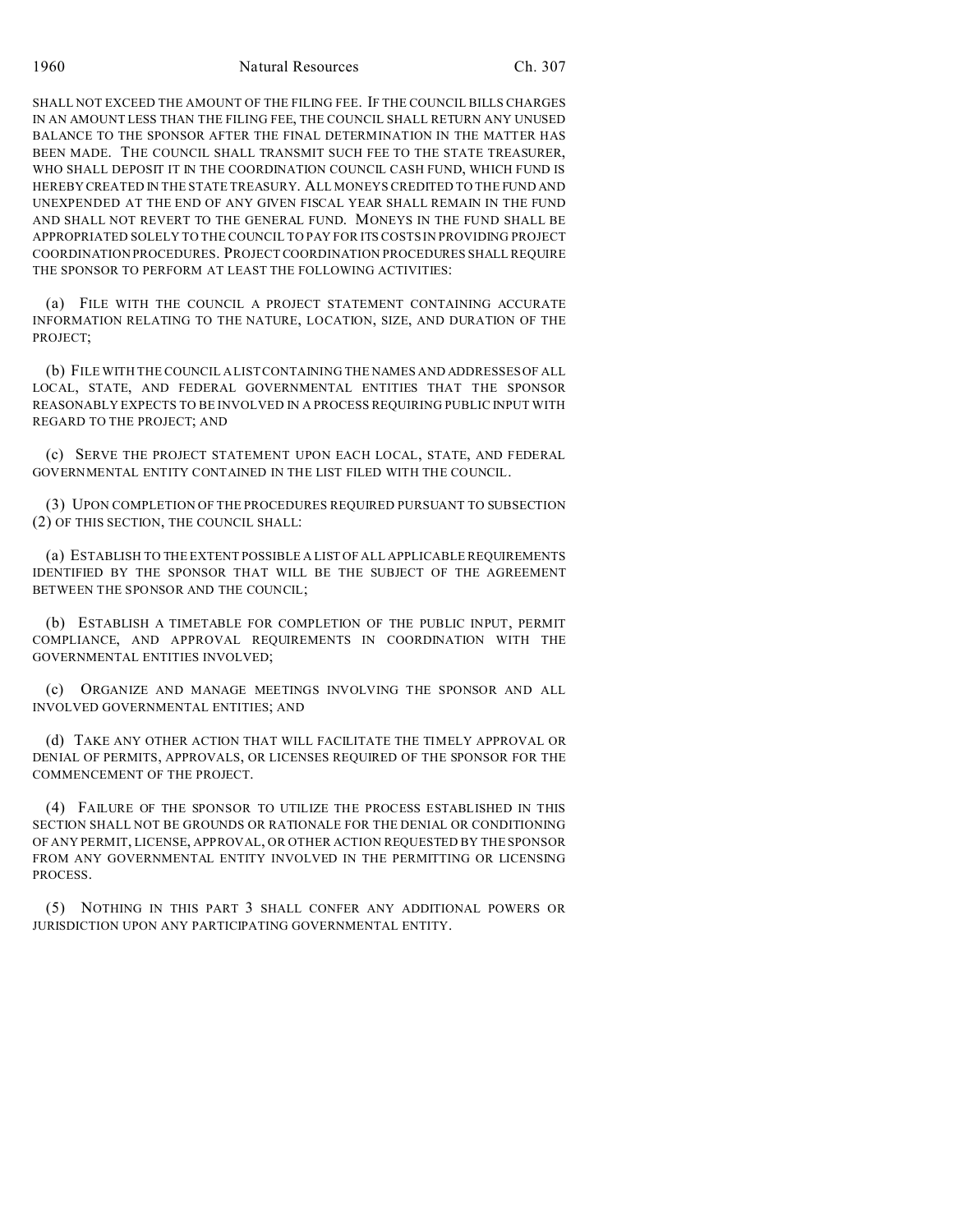**24-33-304. Repeal of article.** (1) THIS ARTICLE IS REPEALED, EFFECTIVE JULY 1, 2013.

(2) PRIOR TO SUCH REPEAL, THE COUNCIL SHALL BE REVIEWED AS PROVIDED IN SECTION 24-34-104.

**SECTION 2.** 24-1-124 (2.1) (b), Colorado Revised Statutes, is RECREATED AND REENACTED, WITH AMENDMENTS, to read:

**24-1-124. Department of natural resources - creation - divisions - repeal.** (2.1) The department of natural resources shall include, as a part of the office of the executive director:

(b) THE COLORADO COORDINATION COUNCIL, CREATED BY PART 3 OF ARTICLE 33 OF THIS TITLE. THE COLORADO COORDINATION COUNCIL SHALL EXERCISE ITS POWERS AND PERFORM ITS DUTIES AND FUNCTIONS AS PRESCRIBED BY LAW AS IF THE SAME WERE TRANSFERRED BY A **TYPE 2** TRANSFER TO THE DEPARTMENT OF NATURAL RESOURCES AND ALLOCATED TO THE OFFICE OF THE EXECUTIVE DIRECTOR.

**SECTION 3.** 24-34-104 (44), Colorado Revised Statutes, is amended BY THE ADDITION OF A NEW PARAGRAPH to read:

**24-34-104. General assembly review of regulatory agencies and functions for termination, continuation, or reestablishment.** (44) The following agencies, functions, or both, shall terminate on July 1, 2013:

(c) THE COLORADO COORDINATION COUNCIL WITHIN THE OFFICE OF THE EXECUTIVE DIRECTOR OF THE DEPARTMENT OF NATURAL RESOURCESCREATEDIN PART 3 OF ARTICLE 33 OF THIS TITLE.

**SECTION 4. Repeal.** 24-1-124 (3) (e) (V), Colorado Revised Statutes, is repealed as follows:

**24-1-124. Department of natural resources - creation - divisions - repeal.** (3) The department of natural resources shall consist of the following divisions:

(e) The division of minerals and geology, created by section 34-20-103, C.R.S., the head of which shall be the director of the division of minerals and geology, under the supervision of the executive director of the department of natural resources. Said division and director shall exercise their powers, duties, and functions as prescribed by law under the department of natural resources and the executive director thereof as if the same were transferred to the department by a **type 2** transfer. The division of minerals and geology shall include the following:

(V) The Colorado joint review process, created by article 10 of title 34,  $C.R.S.$ The Colorado joint review process shall exercise its powers and perform its duties and functions as prescribed by law as if the same were transferred by a **type 2** transfer to the department of natural resources and allocated to the division of minerals and geology as a section thereof.

**SECTION 5. Repeal.** 24-33-104 (1) (d) (VII), Colorado Revised Statutes, is